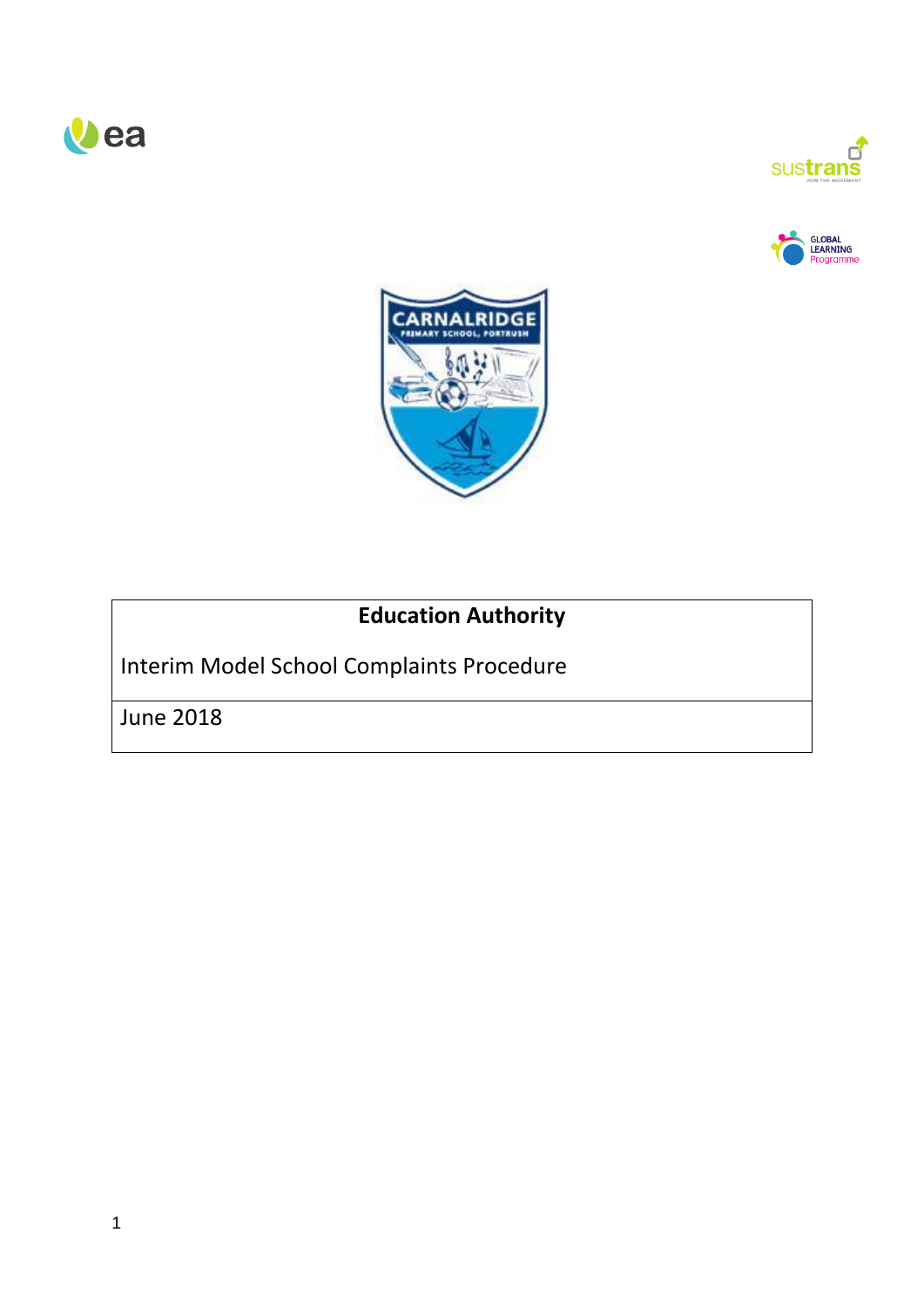## **COMPLAINTS PROCEDURE**

**FOR**

**Carnalridge Primary School**

*GROW TO LEARN, LEARN TO GROW*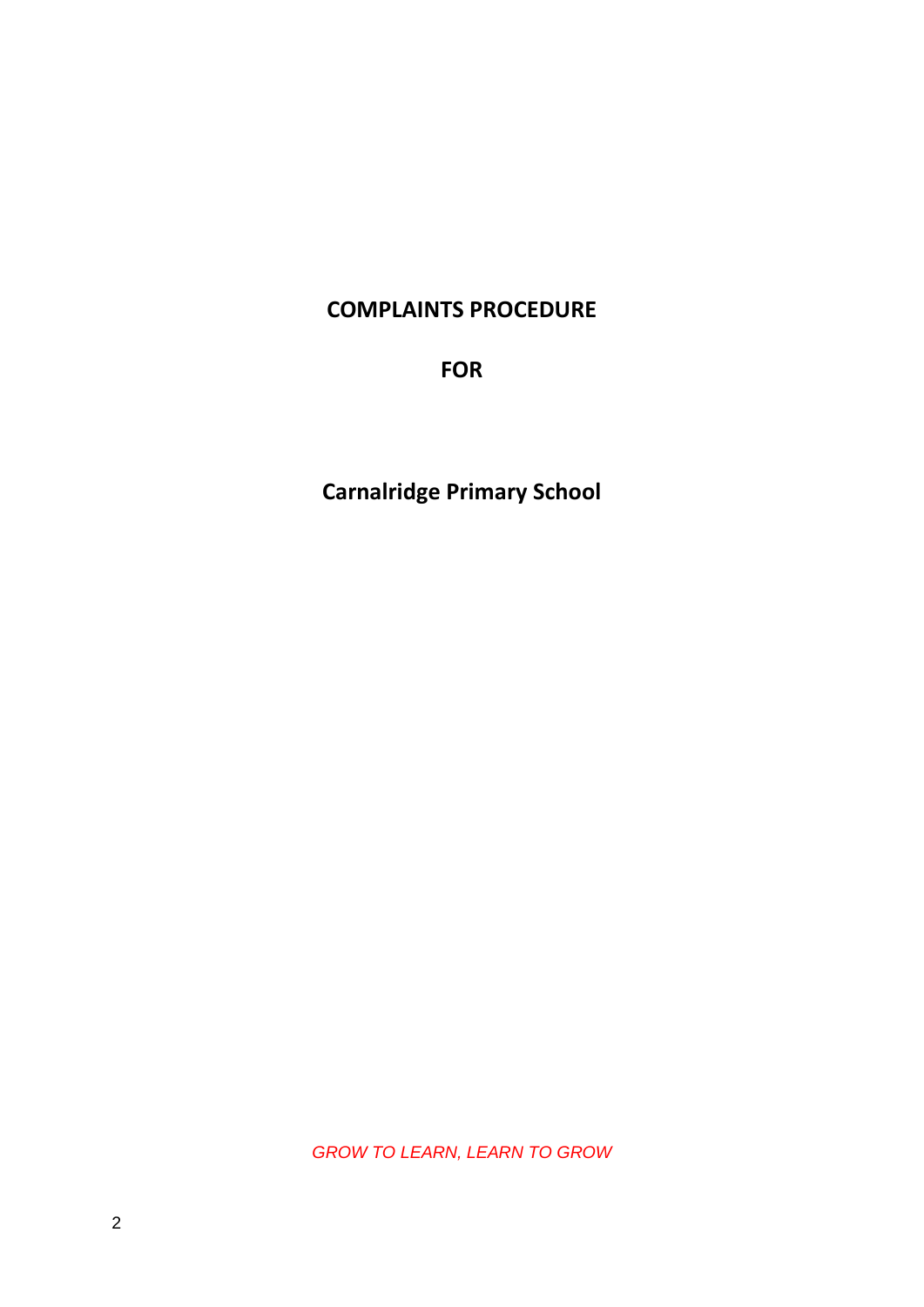### **CONTENTS**

- 1. Foreword
- 2. Aims of Complaints Procedure
- 3. School Complaints Procedure at a glance
- 4. Scope of Complaints Procedure
- 5. What to expect under this Procedure
- 6. Making a complaint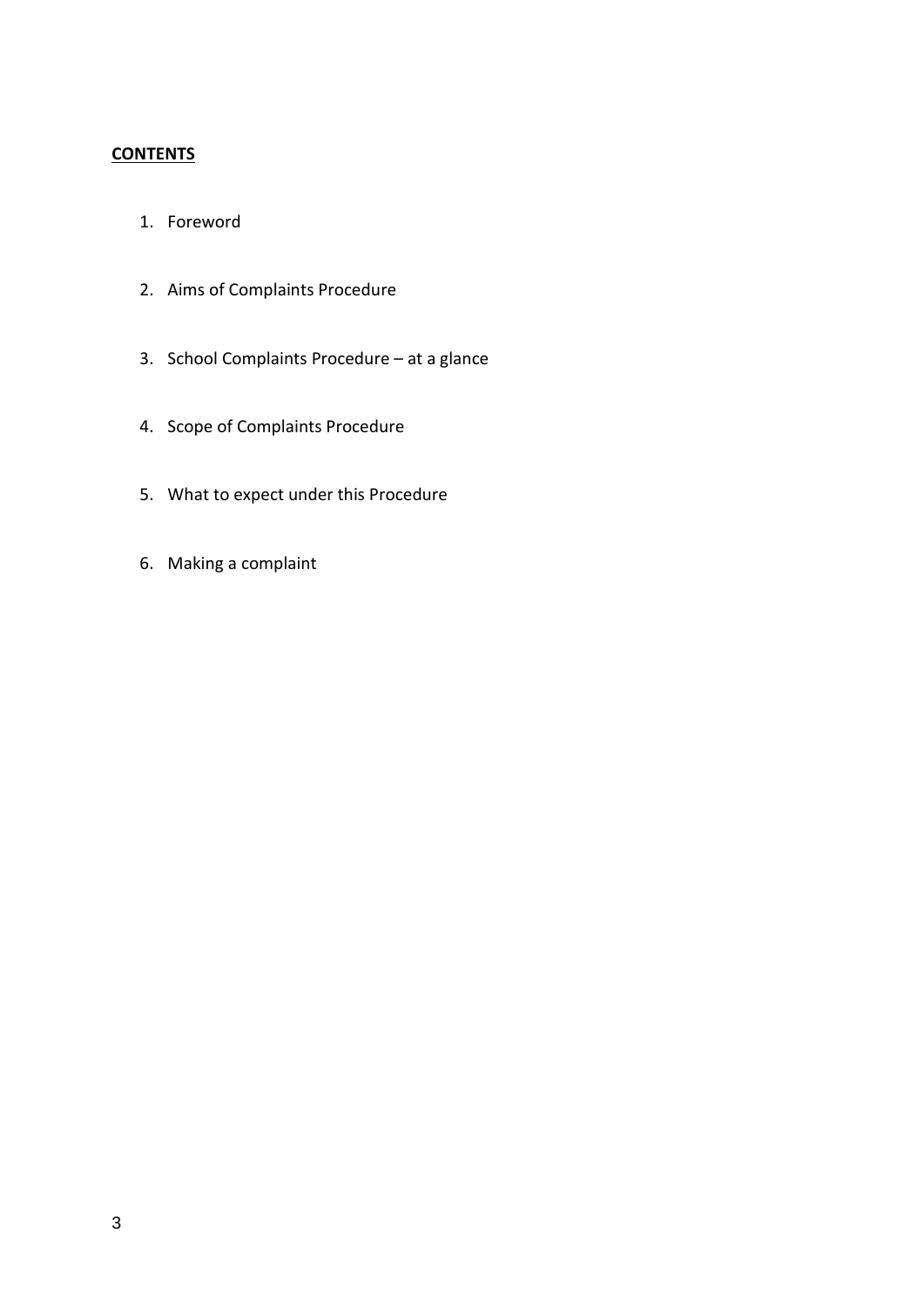### **1. FOREWORD**

### **Information specific to each individual school which may be included**

#### **Mission Statement**

As a caring, friendly school Carnalridge develops the individual so that everyone can achieve their potential whilst understanding the need to develop skills for our changing world.

*Here at Carnalridge, we take complaints very seriously. We have the best interests of all our pupils and their families at the centre of all we do. In this regard, we encourage anyone with a concern to speak to us as soon as possible. If concerns are dealt with at an early stage, then they are more likely to be resolved and there is no unnecessary dissatisfaction.*

*Many issues can be addressed simply by talking to the relevant staff in school who will be happy to help. Open communication and regular engagement between the school staff and the wide range of users is vital to the effective management of the school.* 

*We welcome open communication with our staff; you can speak to staff by phoning the school office to make an appointment.*

*If you have any issues please talk to the teacher / Head of Key Stage as soon as possible. Concerns about matters other than in the classroom should be raised with the Principal. We take all concerns seriously and make every effort to resolve matters as quickly as possible.*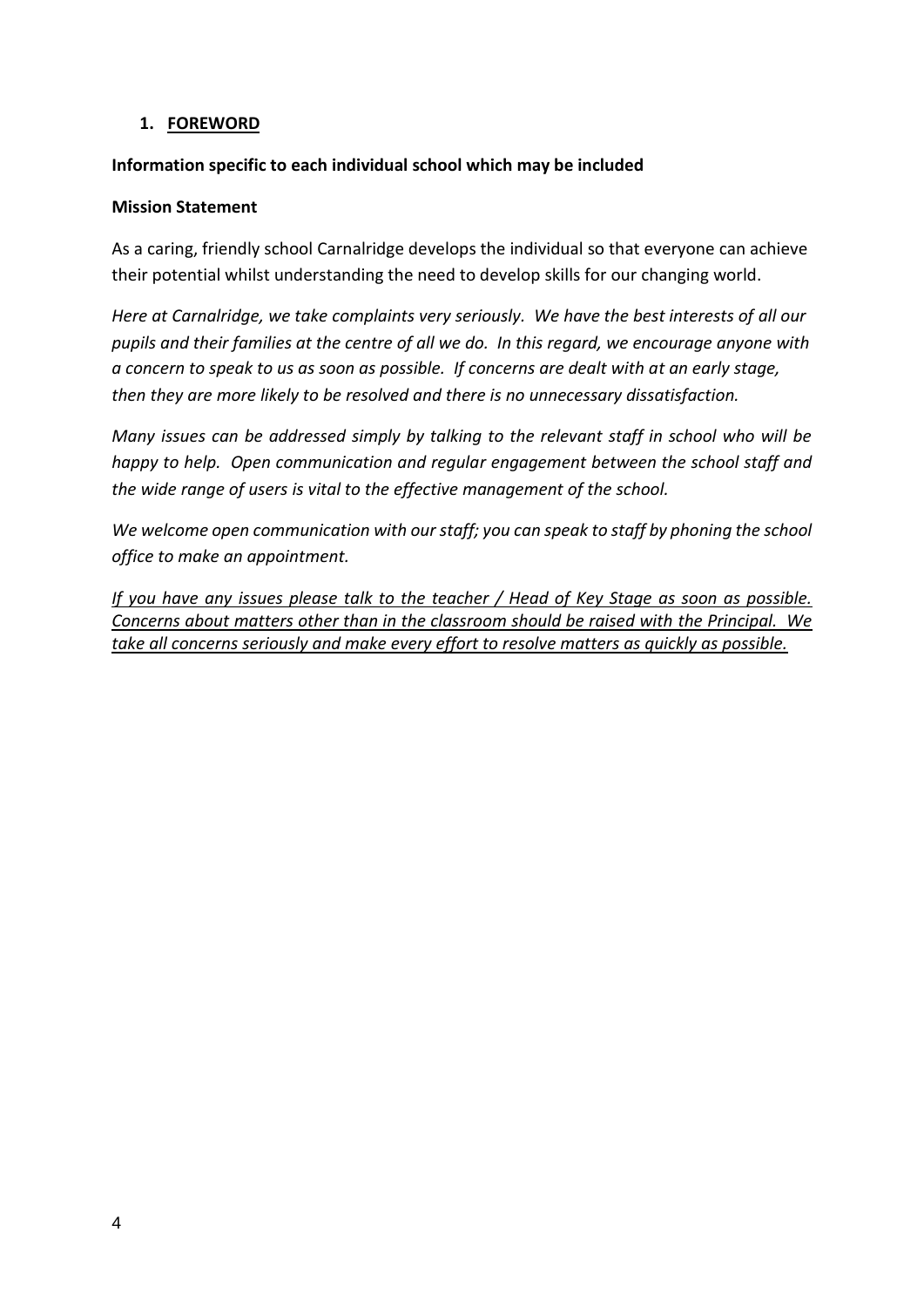### **2. AIMS**

When dealing with complaints the school will;

- encourage resolution of all concerns as quickly as possible
- provide timely responses to concerns and complaints
- keep you informed of progress
- ensure a full and fair investigation of your complaint where appropriate
- have due regard for the rights and responsibilities of all parties involved
- respect confidentiality
- fully address complaints and provide an effective response
- take appropriate action to rectify the issue and prevent it happening again where appropriate
- be responsive to learning from outcomes which will inform and improve practice within the school.

A copy of this Procedure is available on the school's website or is available from the school on request.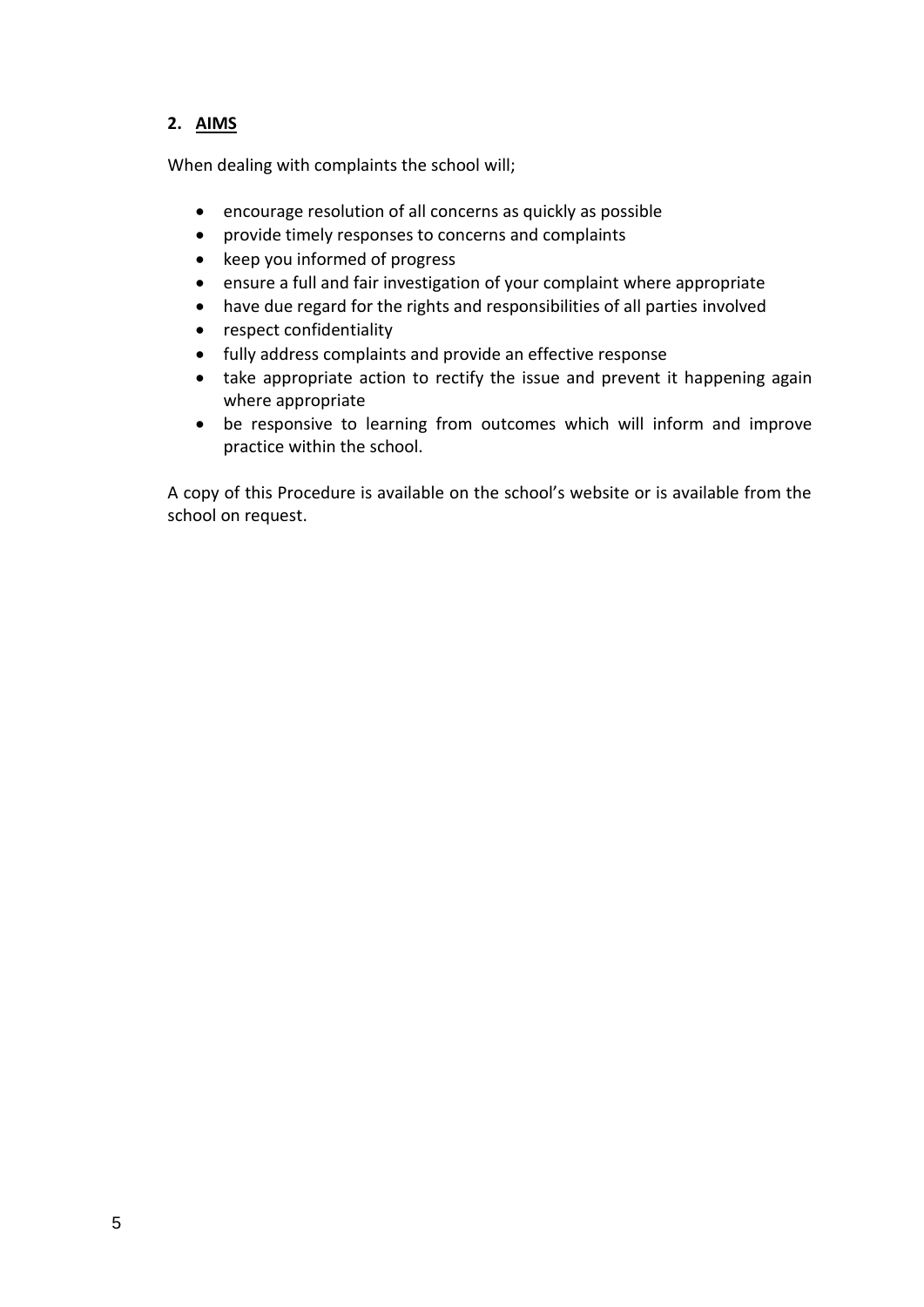### **3. COMPLAINTS PROCEDURE –AT A GLANCE**



### **Time Limit**

Please contact the school as soon as possible, unless there are exceptional circumstances, complaints will normally only be considered within 6 months of origin of the complaint to the school.

### **Stage One**

When making a complaint, contact the school Principal who will arrange for the complaint to be investigated. *If the complaint is about the Principal, proceed to Stage Two.* The school requires complaints to be made in writing, where this may present difficulties, please contact the school which will make reasonable arrangements to support you with this process. *(see guidance notes for further information)*

Please provide as much information as possible including;

- name and contact details
- what the complaint is about
- what has already been done to try to resolve it and
- what you would like the school to do to resolve the complaint.

The complaint will normally be acknowledged within 5 school working days and a response normally made within 20 school working days of receipt of the complaint. This response will be issued in writing by the Principal and will indicate with reasons whether the complaint has been upheld, partially upheld or not upheld.

### *These timeframes may need to be reviewed if complaints are ongoing during school holiday periods.*

If you remain unhappy with the outcome at Stage 1, the complaint may be progressed to Stage 2 which is overseen by the Board of Governors.

#### **Stage Two**

If the complaint is unresolved after Stage One, write to the Chairperson of the Board of Governors *(care of the school and marked 'private and confidential').* Where this may present difficulties, please contact the school which will make reasonable arrangements to support the complainant with this process. The Chairperson will convene a committee to review the complaint. Please provide as much detail as possible as indicated above.

The complaint will normally be acknowledged within 5 school working days and a final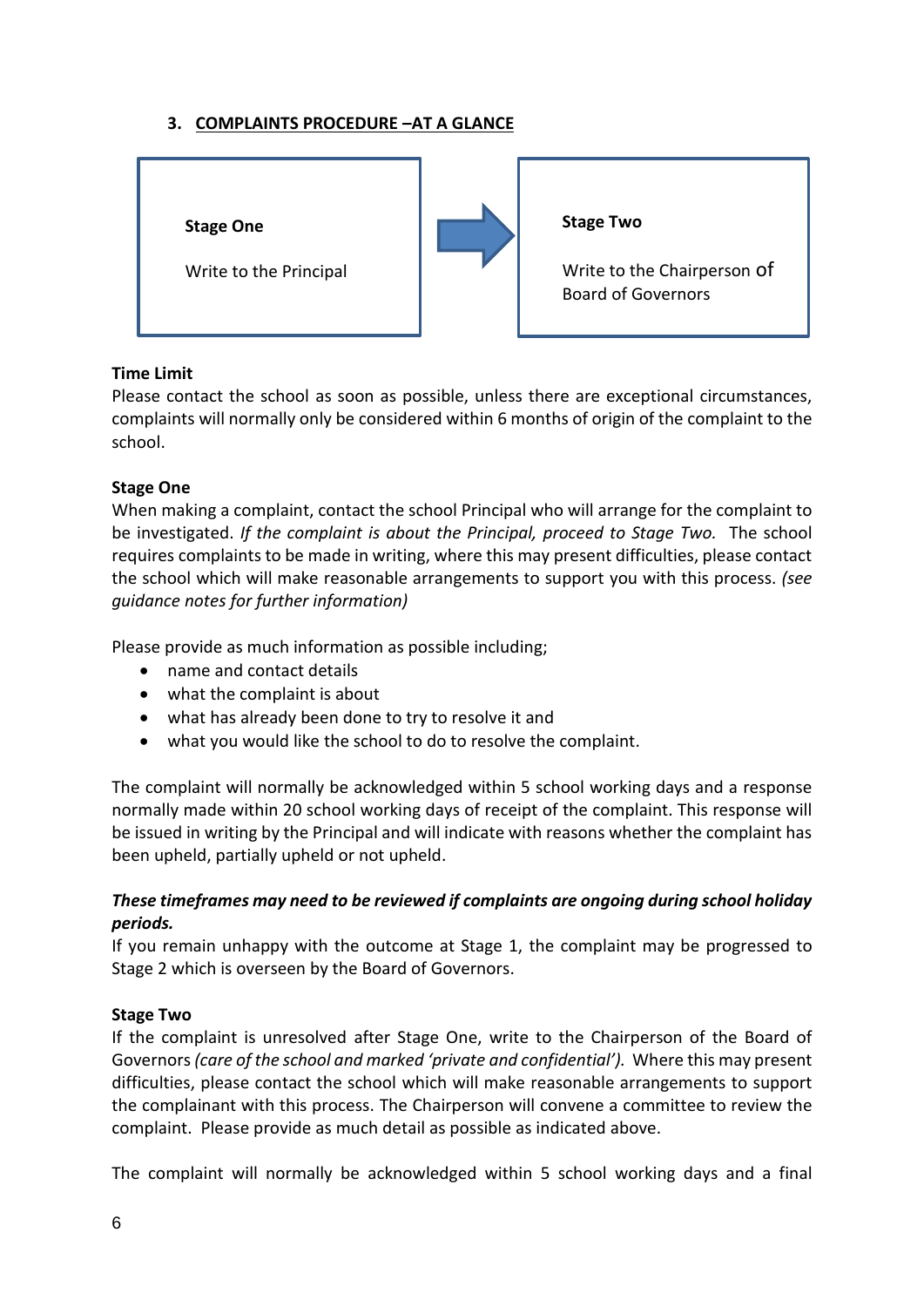response normally made within 20 school working days from date of receipt of the complaint. The response will be issued in writing by the Chairperson of the committee.

### *These timeframes may need to be reviewed if complaints are ongoing during school holiday periods.*

**Northern Ireland Public Services Ombudsman (NIPSO)**

If following Stage Two you remain dissatisfied with the outcome of your complaint, you can refer the matter to the Office of the Northern Ireland Public Services Ombudsman (NIPSO).

The Ombudsman provides a free, independent and impartial service for handling complaints about schools in Northern Ireland. You have the right to complain to the Ombudsman if you feel that you have been treated unfairly or have received a poor service from a school and your complaint has not been resolved to your satisfaction.

A complaint should normally be referred to NIPSO within six months of the final response from the School. The school must advise in its concluding letter that the complaint may be referred to the NIPSO if you remain dissatisfied.

Contact details for NIPSO are:

#### **Northern Ireland Public Services Ombudsman**

Office of the Northern Ireland Public Services Ombudsman Progressive House 33 Wellington Place Belfast BT1 6HN

Freepost: FREEPOST NIPSO

Telephone: 02890 233821 Freephone: 0800 34 34 24

Email: [nipso@nipso.org.uk](mailto:nipso@nipso.org.uk) Web: www.nipso.org.uk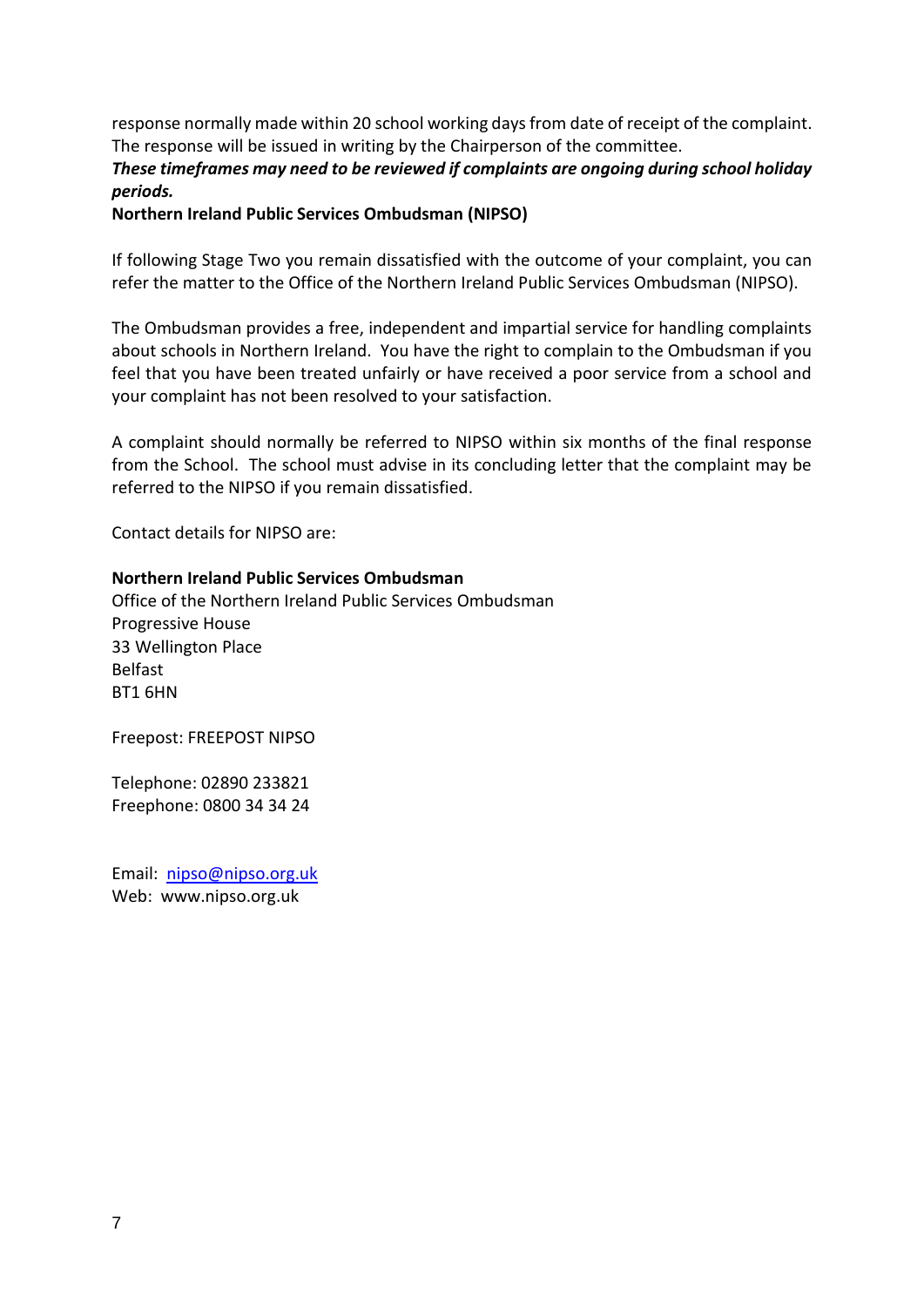### **4. SCOPE OF COMPLAINTS PROCEDURE**

**4.1** The Complaints Procedure sets out how any expression of dissatisfaction relating to the school will be managed. By taking concerns raised seriously at the earliest possible stage, it is hoped that issues can be resolved quickly and effectively.

### *Some examples of complaints dealt with;*

- not following school policy
- communication delays / lack of communication
- difficulties in staff / pupil relationships.

### **4.2 Complaints with separate established procedures**

Some examples of statutory procedures and appeal mechanisms are listed below. The list is not exhaustive. The Principal/ Chair of Governors will advise on the appropriate procedure to use when the complaint is raised.

| Matters may still be referred to NIPSO, if it is felt that maladministration has occurred. |
|--------------------------------------------------------------------------------------------|
|--------------------------------------------------------------------------------------------|

| <b>Exceptions</b>                                                  | Contact                                                                                        |
|--------------------------------------------------------------------|------------------------------------------------------------------------------------------------|
| Admissions / Expulsions / Exclusion of<br>children from school     | Contact www.eani.org.uk Director of<br><b>Operations and Estates</b><br>Sara Long              |
| Statutory assessments of Special<br><b>Educational Needs (SEN)</b> | Contact www.eani.org.uk Director of<br>Children and Young People's Services<br>Dr Clare Mangan |
| <b>School Development Proposals</b>                                |                                                                                                |
| Child Protection / Safeguarding                                    | Contact www.eani.org.uk Director of<br>Education<br>John Collings                              |
|                                                                    | Contact www.eani.org.uk Director of<br>Children and Young People's Services<br>Dr Clare Mangan |

**4.3** The school will not normally investigate anonymous complaints, unless deemed by the Chairperson of the Board of Governors to be of a serious nature. The decision of whether to deal with such complaints will be at the discretion of the Board of Governors. *(see guidance notes for further information)*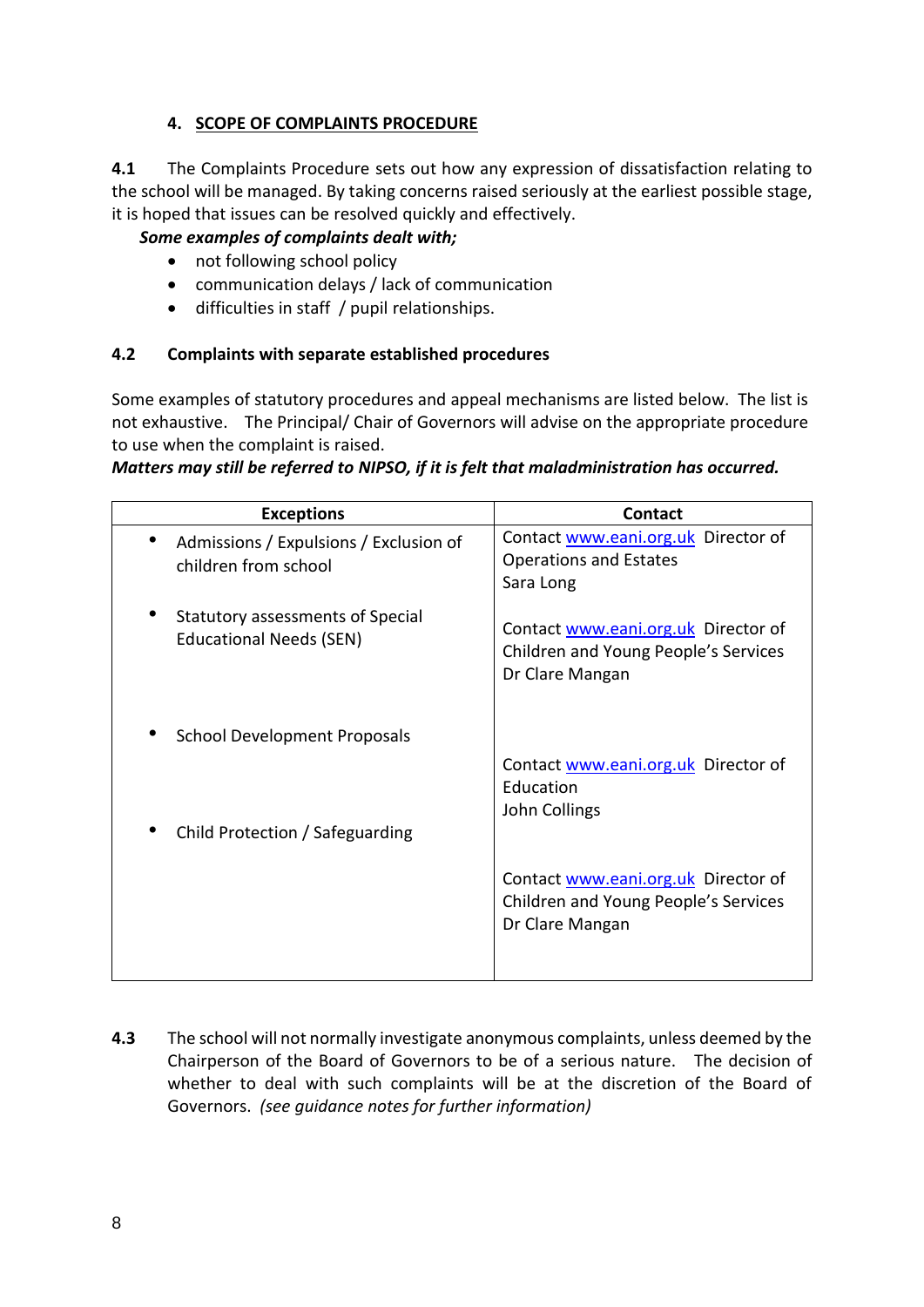### **5. WHAT TO EXPECT UNDER THIS PROCEDURE**

#### **5.1 Your rights as a person making a complaint**

In dealing with complaint we will ensure;

- fair treatment
- courtesy
- a timely response
- accurate advice
- respect for privacy complaints will be treated as confidentially as possible allowing for the possibility of consultation with other appropriate parties about the complaint and
- clear reasons for decisions.

#### **5.2 Your responsibilities as a person making a complaint**

In making a complaint it is important to;

- raise issues in a timely manner
- treat our staff with respect and courtesy
- provide accurate and concise information in relation to the issues raised
- use these procedures fully and engage with them at the appropriate levels.

#### **5.3 Rights of parties involved during the investigation**

Where a meeting is arranged the complainant may be accompanied but not represented by another person.

This Procedure does not take away from the statutory rights of any of the participants.

#### **5.4 Timeframes**

Where concerns are raised with the relevant Teacher or Principal, a response will normally be provided during the meeting or within an agreed timeframe.

**Stage 1** – Normally acknowledge within 5 school working days, response normally within 20 school working days

**Stage 2** – Normally acknowledge within 5 school working days, response normally within 20 school working days

If, for any reason, the review of a complaint takes longer to complete, you will be informed of revised time limits and kept updated on progress.

### *These timeframes may need to be reviewed if complaints are ongoing during school holiday periods.*